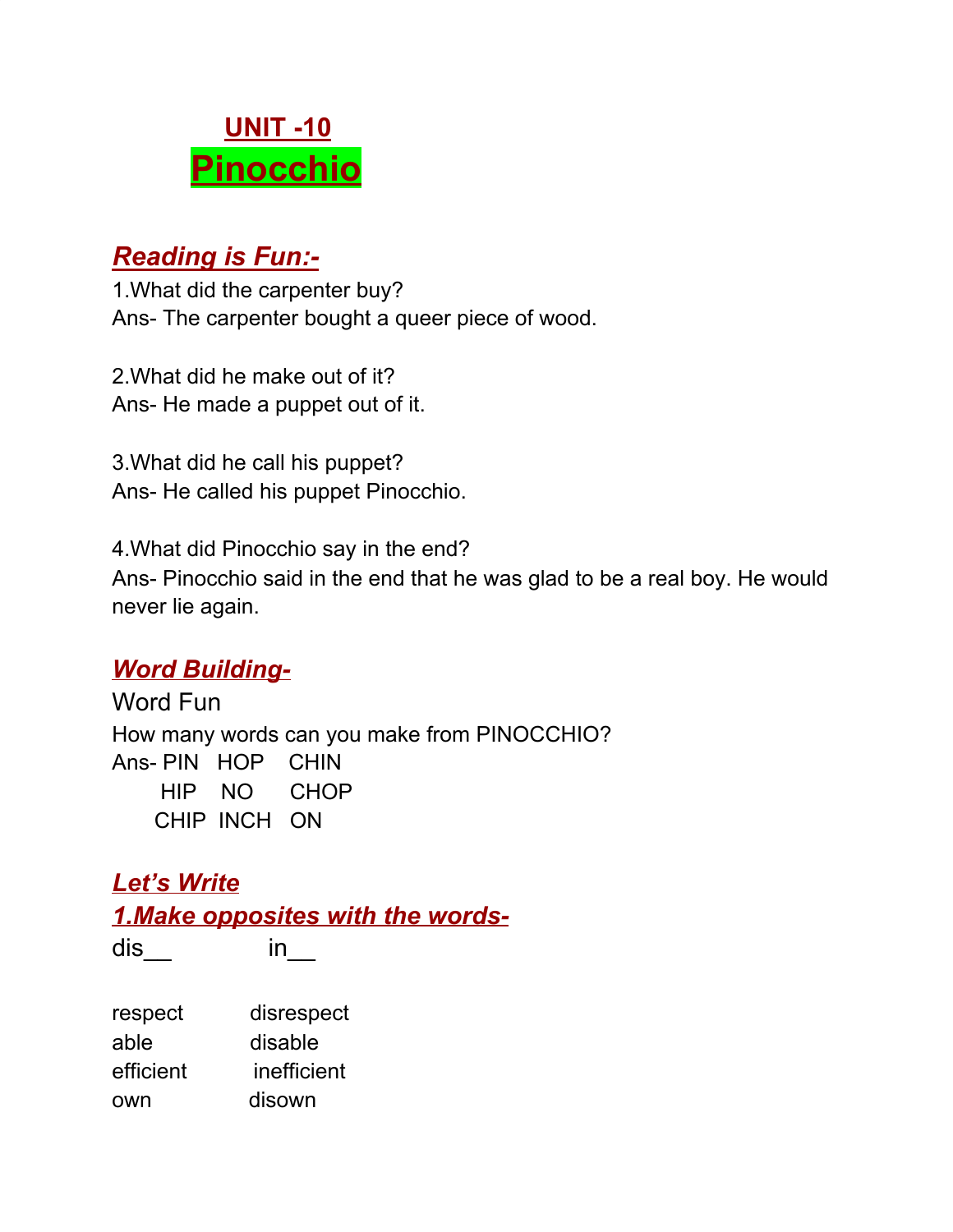| capable | incapable |
|---------|-----------|
| secure  | insecure  |

## *2.Make naming words by adding ness, ity, ty at the end of the words given below. One has been done for you.*

| public  | publicity   |       |           |
|---------|-------------|-------|-----------|
| stupid  | stupidity   |       |           |
| forgive | forgiveness | blind | blindness |
| kind    | kindness    | cruel | cruelty   |
| polite  | politeness  | swift | swiftness |
| moral   | morality    | solid | solidity  |

### *3.Which of the following would you expect a carpenter to use at work?*

bench, poker, plane, chisel, fork, spade, blotting paper, lawn-mower, telescope, pincers, jaw, scissors, hammer, map, nails, lathe, pencil, anvil.

#### Answer-

| Plane Lathe   |        |             |  |
|---------------|--------|-------------|--|
| Chisel Pencil |        |             |  |
| Anvil         | Hammer | Spade Nails |  |

#### *5.Give another word from the story that means…...*

| Completed | Finished       | Surprised | Amazed |
|-----------|----------------|-----------|--------|
| Strange   | Queer          |           |        |
| Make up   | <b>Decided</b> |           |        |
| your mind |                |           |        |

### *6. Add '-er' or '-r' to the doing words below to make new words.*

| strange | stranger |
|---------|----------|
|         |          |